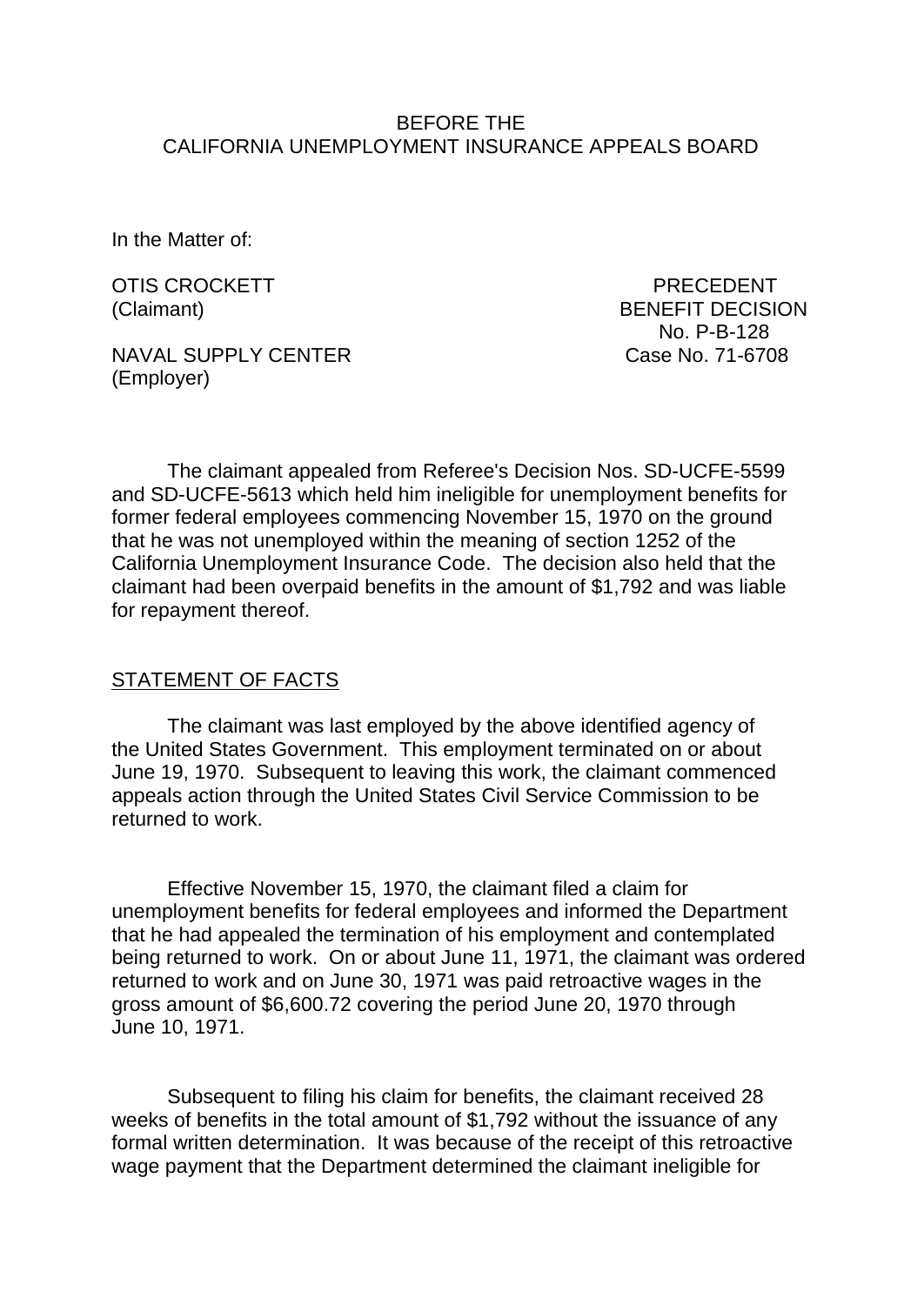benefits under section 1252 of the code and liable for repayment of the amount of benefits received by him.

## REASONS FOR DECISION

It is first necessary to decide if the Department acted within its authority to redetermine the claimant's eligibility for benefits.

Under the Unemployment Insurance Code the Department must determine the eligibility of a claimant for benefits each week prior to the payment of benefits. When a claimant is found eligible each week, as the claimant in the instant case was, the Department customarily issues no formal determination. However, the act of payment is in effect a determination of eligibility. Such a determination might be identified as a "silent," "oral" or "unwritten" determination.

Article 3 of the code provides for a different type of determination. Section 1328 of this Article provides that under certain circumstances an employer and a claimant shall be properly notified of the Department's determination and an appeal from that determination to a referee may be made within ten days from mailing or personal service of the notice of determination. Section 1331 of Article 3 provides that under certain circumstances a base period employer shall be notified of the Department's determination and may appeal from that determination within ten days from mailing or personal service of the notice of determination. Thus, Article 3 of the code provides for written determinations.

Section 1332(a) of the code provides in pertinent part as follows:

"Any determination provided for in this article [Article 3] may for good cause be reconsidered by the department within 15 days after mailing or personal service of the notice of determination. . . ."

This section of the code limits the Department's authority to redetermine a previously written determination to 15 days after the date of mailing or personal service of the notice of determination. There is no such limitation on redetermining an oral or unwritten determination. Since these were the types of determinations made in this case, the Department was within its authority to redetermine the previously made oral or unwritten determinations.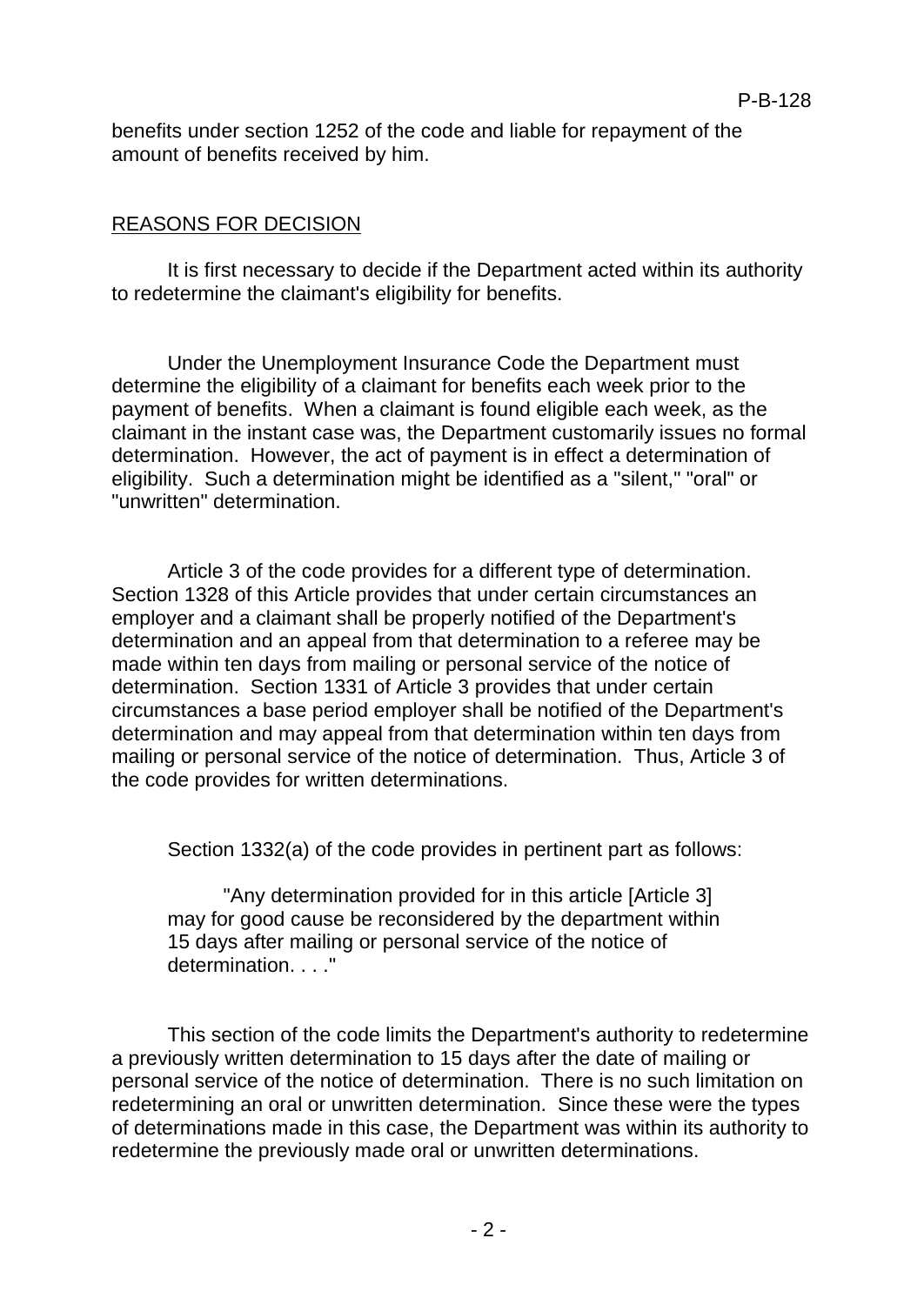Section 1252 of the Unemployment Insurance Code provides in part as follows:

"An individual is 'unemployed' in any week during which he performs no services and with respect to which no wages are payable to him, or in any week of less than full-time work if the wages payable to him with respect to that week are less than his weekly benefit amount. . . ."

In Appeals Board Decision No. P-B-47, we were confronted with the situation of a claimant who had been wrongfully discharged by his employer and who subsequent to the discharge was returned to his job and received a back pay award. During the period of unemployment, he also received unemployment insurance benefits. In that case we concluded that the back pay award constituted wages allocable to the period following the claimant's discharge and held that, since he received wages in excess of his weekly benefit amount, he was not unemployed during the period to which the back pay award was allocated. That is the situation in this matter and we arrive at the same conclusion.

Section 1375 of the code provides:

"Any person who is overpaid any amount as benefits under this part is liable for the amount overpaid unless:

"(a) The overpayment was not due to fraud, misrepresentation or wilful nondisclosure on the part of the recipient, and

"(b) The overpayment was received without fault on the part of the recipient, and its recovery would be against equity and good conscience."

In the same decision we held that, since the claimant received wages during the same period for which he received unemployment insurance benefits, it would not be against equity and good conscience to require the repayment of these benefits because to do otherwise would unjustly enrich the claimant to the detriment of the public at large. Since the claimant in the instant matter received wages during the same period for which he received unemployment insurance benefits, it would not be against equity and good conscience to require the repayment of the amount overpaid.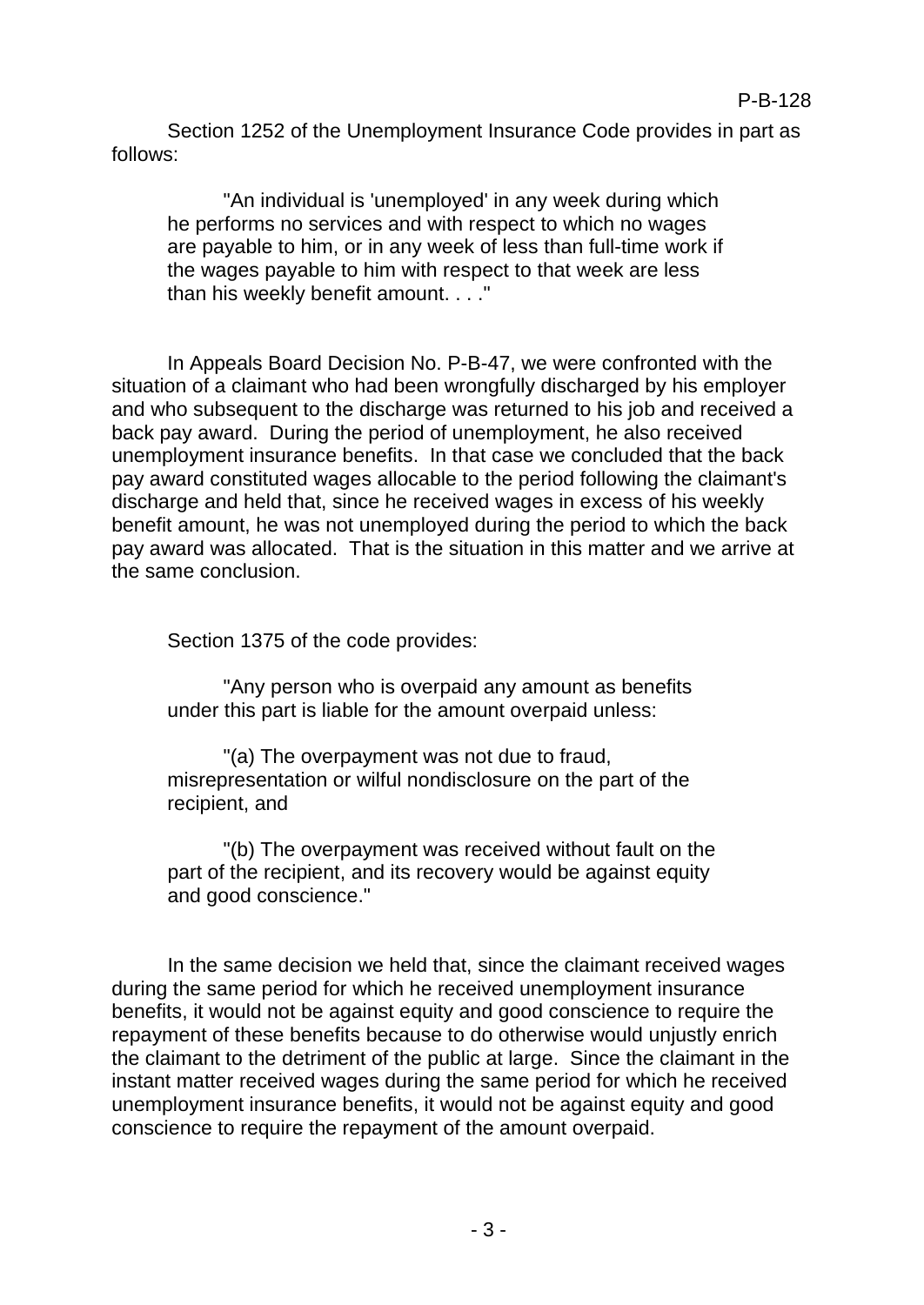### DECISION

The decision of the referee is affirmed. The claimant was not unemployed within the meaning of section 1252 of the code as found by the referee. He is liable for repayment of \$1,792 representing benefits overpaid.

Sacramento, California, February 17, 1972.

# CALIFORNIA UNEMPLOYMENT INSURANCE APPEALS BOARD

ROBERT W. SIGG, Chairman

CLAUDE MINARD

JOHN B. WEISS

CARL A. BRITSCHGI

CONCURRING - Written Opinion Attached

DON BLEWETT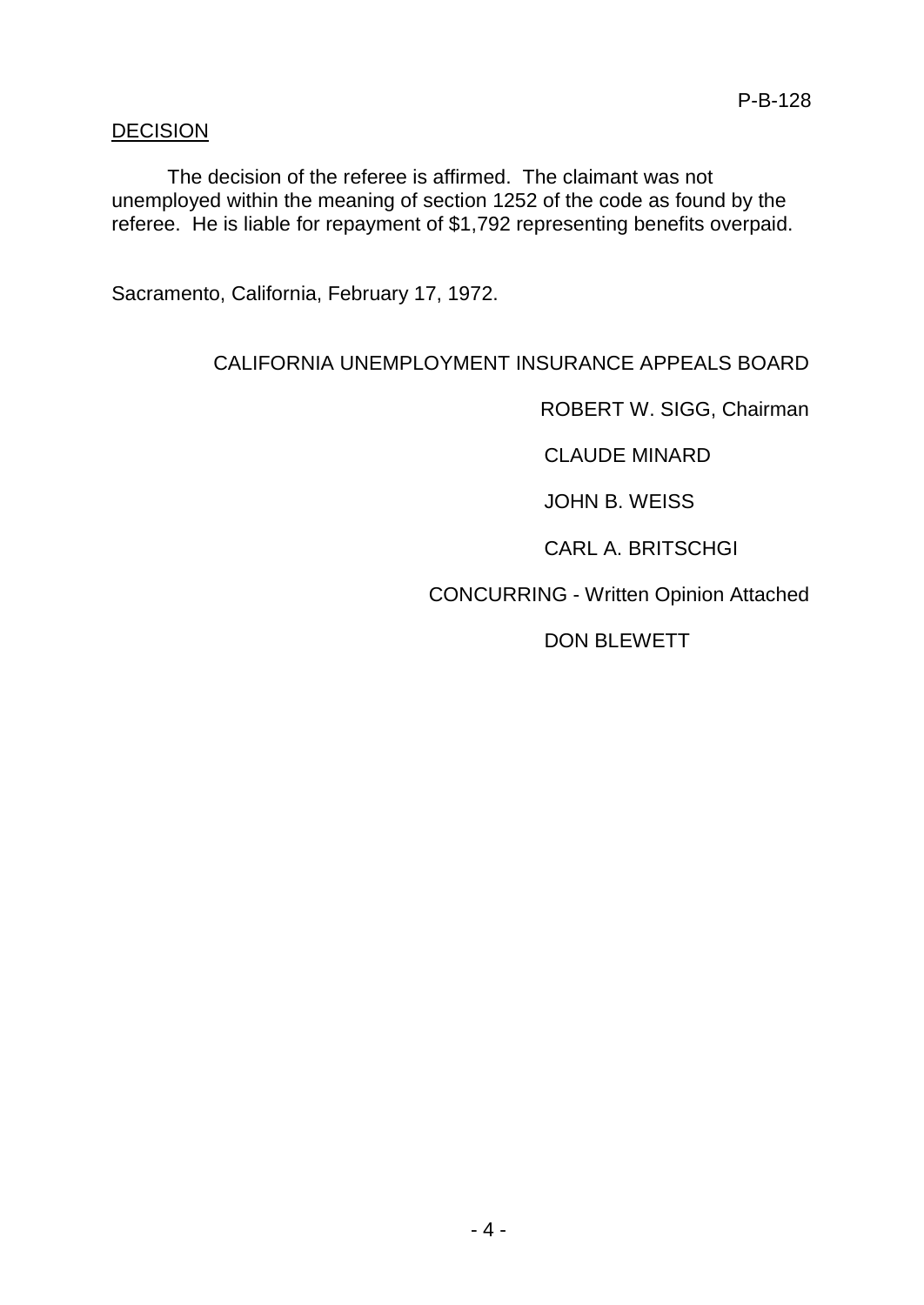### CONCURRING OPINION

I agree with the conclusion reached in this case. However, I would admonish the Department to proceed with caution in redetermining "silent," "oral" or "unwritten" determinations.

It is significant, I believe, that prior to 1961 section 1332 of the code read in pertinent part as follows:

"Any computation or determination provided for in this article may for good cause be reconsidered by the Department prior to the filing of an appeal therefrom. . . ."

Under this section of the code, the Department made large numbers of "retroactive" determinations resulting in an excessive number of overpayments. Because of this the legislature in 1961 saw fit to limit the Department's authority to redetermine a claimant's eligibility for benefits which had been established by a written determination. Our decision here permits the Department to redetermine a claimant's eligibility for benefits at any time prior to the issuance of such written determination. This power should be used with circumspect. A claimant's eligibility for benefits should not be redetermined unless the Department can establish good cause for so doing. Unless such caution is applied, it is entirely possible that a claimant could be held liable for repayment of 26 weeks or more of benefits on the basis of a mere disagreement in the application of the law.

Once a claimant is held eligible for benefits and receives those benefits, his eligibility should not be redetermined unless there is a compelling necessity to do so.

Finally, it should be pointed out that the eligibility of most claimants is decided without a written determination and under this decision such entitlement to benefits may at any time be reconsidered by the Department,